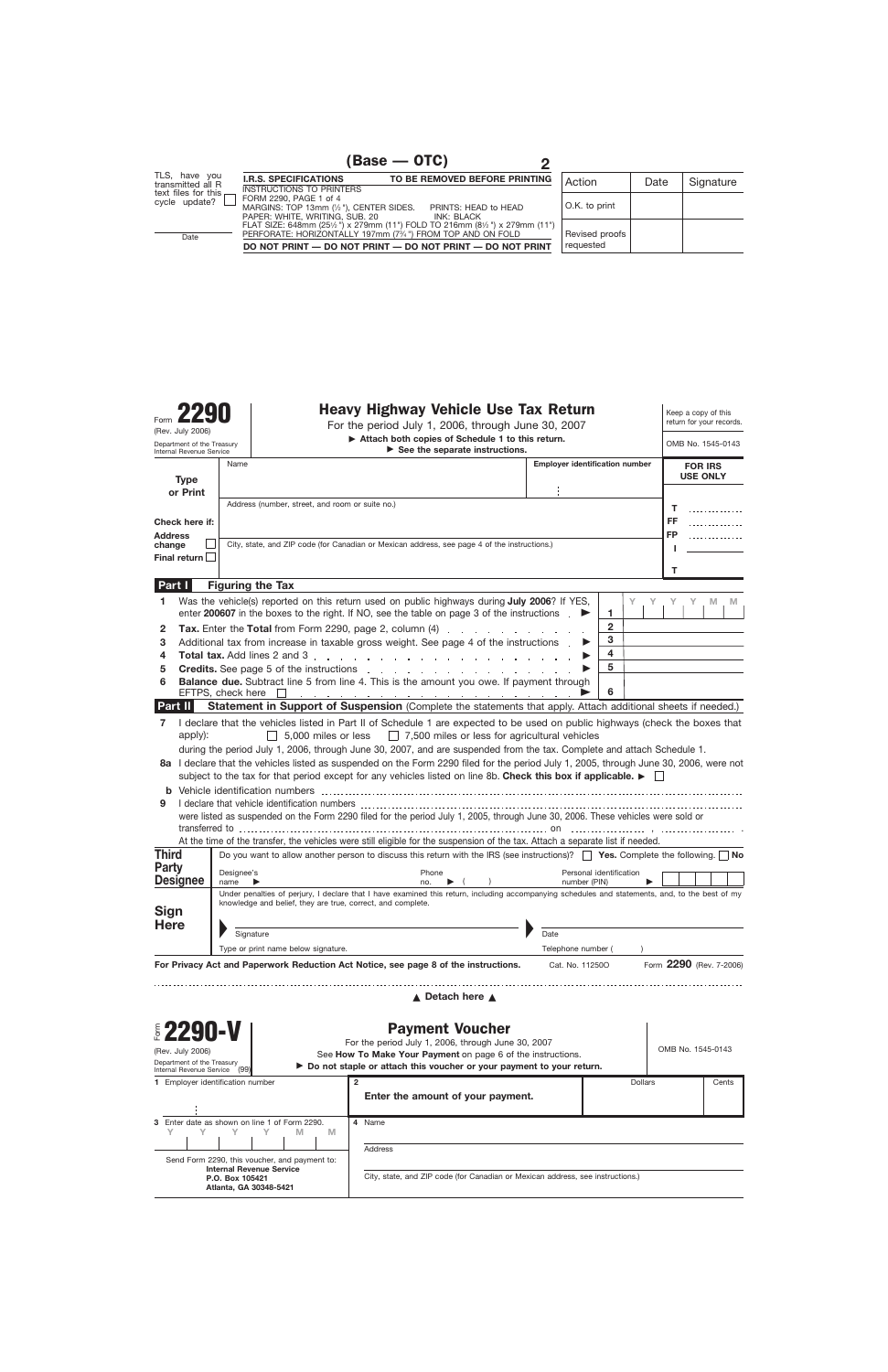## **Tax Computation**

|                         |                                                                                                                                                                | (1)<br><b>Annual tax</b><br>(vehicles used<br>during July) |                             | (2)<br>Partial-period tax<br>(vehicles first used after July)<br>(See the tables on page 9 of<br>the instructions.) |                             | (3)<br>Number of<br>vehicles                     |                             | (4)<br>Amount of tax<br>(col. (1) or (2)<br>times col. $(3)$ ) |              |
|-------------------------|----------------------------------------------------------------------------------------------------------------------------------------------------------------|------------------------------------------------------------|-----------------------------|---------------------------------------------------------------------------------------------------------------------|-----------------------------|--------------------------------------------------|-----------------------------|----------------------------------------------------------------|--------------|
| Category                | <b>Taxable Gross Weight</b><br>(in pounds)                                                                                                                     | (a)<br><b>Vehicles</b><br><b>Except Logging'</b>           | (b)<br>Logging<br>Vehicles* | (a)<br><b>Vehicles</b><br>Except Logging*                                                                           | (b)<br>Logging<br>Vehicles* | (a)<br><b>Vehicles</b><br><b>Except Logging*</b> | (b)<br>Logging<br>Vehicles* |                                                                | Category     |
| A                       | 55,000                                                                                                                                                         | \$100.00                                                   | \$75.00                     | \$                                                                                                                  | $\oint$                     |                                                  |                             | $\oint$                                                        | A            |
| В                       | 55,001 - 56,000                                                                                                                                                | 122.00                                                     | 91.50                       |                                                                                                                     |                             |                                                  |                             |                                                                | В            |
| $\mathbf C$             | 56,001 - 57,000                                                                                                                                                | 144.00                                                     | 108.00                      |                                                                                                                     |                             |                                                  |                             |                                                                | $\mathbf C$  |
| D                       | $57,001 - 58,000$                                                                                                                                              | 166.00                                                     | 124.50                      |                                                                                                                     |                             |                                                  |                             |                                                                | D            |
| Έ                       | 58,001 - 59,000                                                                                                                                                | 188.00                                                     | 141.00                      |                                                                                                                     |                             |                                                  |                             |                                                                | Έ            |
| F                       | 59,001 - 60,000                                                                                                                                                | 210.00                                                     | 157.50                      |                                                                                                                     |                             |                                                  |                             |                                                                | F            |
| $\mathbf G$             | $60,001 - 61,000$                                                                                                                                              | 232.00                                                     | 174.00                      |                                                                                                                     |                             |                                                  |                             |                                                                | G            |
| H                       | $61,001 - 62,000$                                                                                                                                              | 254.00                                                     | 190.50                      |                                                                                                                     |                             |                                                  |                             |                                                                | Н            |
| $\mathbf{I}$            | $62,001 - 63,000$                                                                                                                                              | 276.00                                                     | 207.00                      |                                                                                                                     |                             |                                                  |                             |                                                                | J.           |
| $\overline{\mathsf{J}}$ | 63,001 - 64,000                                                                                                                                                | 298.00                                                     | 223.50                      |                                                                                                                     |                             |                                                  |                             |                                                                | $\mathsf J$  |
| K                       | 64,001 - 65,000                                                                                                                                                | 320.00                                                     | 240.00                      |                                                                                                                     |                             |                                                  |                             |                                                                | K            |
| L                       | 65,001 - 66,000                                                                                                                                                | 342.00                                                     | 256.50                      |                                                                                                                     |                             |                                                  |                             |                                                                | L            |
| M                       | 66,001 - 67,000                                                                                                                                                | 364.00                                                     | 273.00                      |                                                                                                                     |                             |                                                  |                             |                                                                | M            |
| N                       | $67,001 - 68,000$                                                                                                                                              | 386.00                                                     | 289.50                      |                                                                                                                     |                             |                                                  |                             |                                                                | N            |
| $\mathbf 0$             | 68,001 - 69,000                                                                                                                                                | 408.00                                                     | 306.00                      |                                                                                                                     |                             |                                                  |                             |                                                                | $\mathbf{o}$ |
| $\mathsf{P}$            | 69,001 - 70,000                                                                                                                                                | 430.00                                                     | 322.50                      |                                                                                                                     |                             |                                                  |                             |                                                                | $\mathsf{P}$ |
| $\mathbf Q$             | $70,001 - 71,000$                                                                                                                                              | 452.00                                                     | 339.00                      |                                                                                                                     |                             |                                                  |                             |                                                                | $\mathbf Q$  |
| R                       | $71,001 - 72,000$                                                                                                                                              | 474.00                                                     | 355.50                      |                                                                                                                     |                             |                                                  |                             |                                                                | $\mathsf R$  |
| $\mathbf S$             | 72,001 - 73,000                                                                                                                                                | 496.00                                                     | 372.00                      |                                                                                                                     |                             |                                                  |                             |                                                                | $\mathbf S$  |
| T                       | 73,001 - 74,000                                                                                                                                                | 518.00                                                     | 388.50                      |                                                                                                                     |                             |                                                  |                             |                                                                | T            |
| $\cup$                  | 74,001 - 75,000                                                                                                                                                | 540.00                                                     | 405.00                      |                                                                                                                     |                             |                                                  |                             |                                                                | U            |
| $\mathbf{V}$            | Over 75,000                                                                                                                                                    | 550.00                                                     | 412.50                      |                                                                                                                     |                             |                                                  |                             |                                                                | $\mathbf V$  |
|                         | Totals. Add the number of vehicles in columns (3a) and (3b). Enter the total<br>here and on Schedule 1, Part III, line a. Add the amounts in column (4). Enter |                                                            |                             |                                                                                                                     |                             |                                                  |                             | \$                                                             |              |
| W                       | <b>Tax-Suspended Vehicles</b><br>(See Part II on page 5 of<br>the instructions.)                                                                               |                                                            |                             |                                                                                                                     |                             |                                                  |                             |                                                                |              |
|                         | Complete both copies of Schedule 1 (Form 2290) and attach them to Form 2290.                                                                                   |                                                            |                             |                                                                                                                     |                             |                                                  |                             |                                                                |              |

\* See page 2 of the instructions for information on logging vehicles. Reduced rates no longer apply to Canadian/Mexican vehicles.

Form **2290** (Rev. 7-2006)